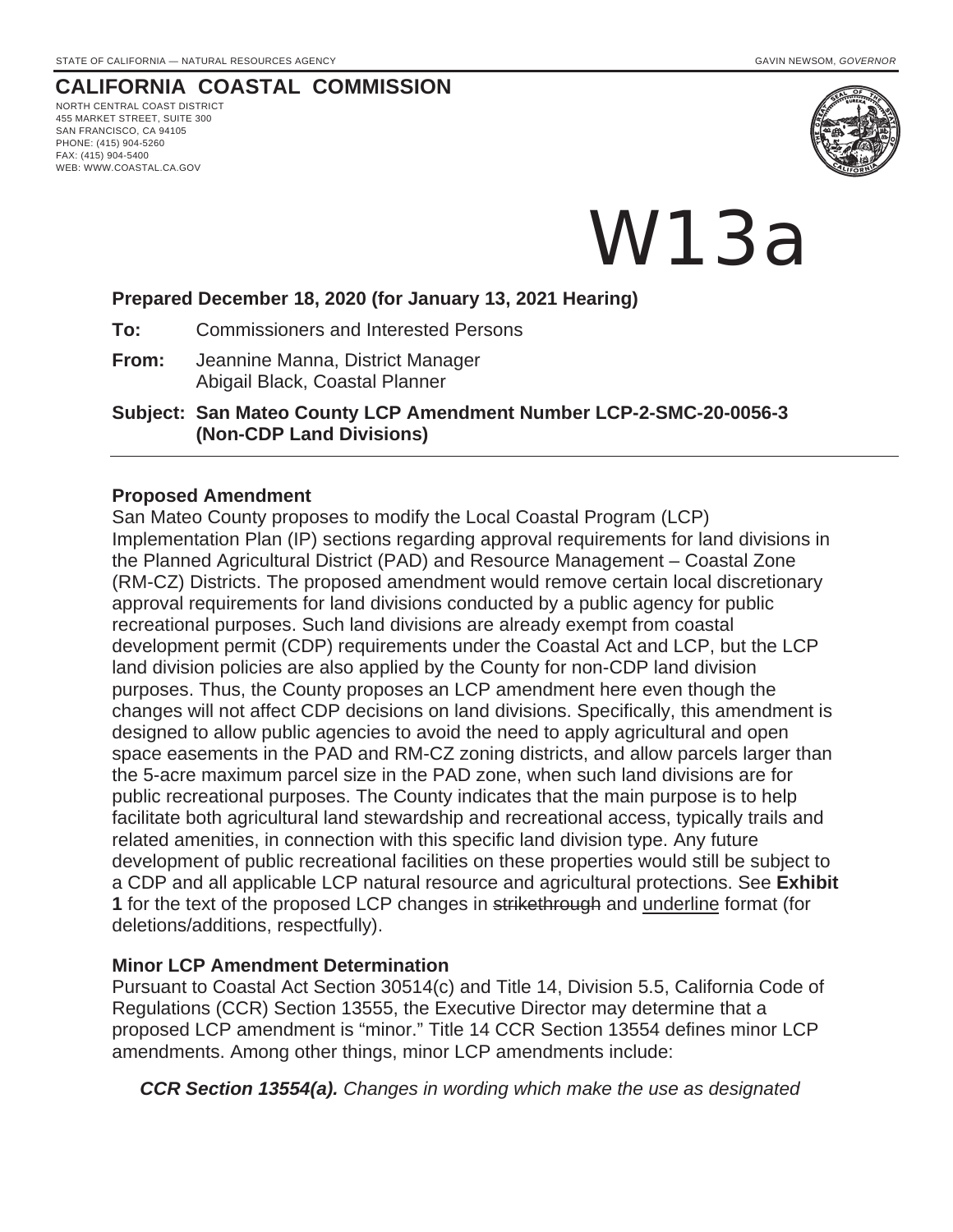*in the zoning ordinances, zoning district maps or other implementing actions more specific and which do not change the kind, location, intensity, or density of use and which are found by the Executive Director of the Commission or the Commission to be consistent with the land use plan as certified by the Commission.* 

If the Executive Director determines that an amendment is minor, that determination must be reported to the Commission. If one-third of the appointed members of the Commission request that it be processed as a major LCP amendment, then the amendment shall be set for a future public hearing; if one-third of the appointed members of the Commission do not object to the minor LCP amendment determination, then the amendment is deemed approved, and it becomes a certified part of the LCP immediately (in this case, on January 13, 2021).

## **The purpose of this notice is to advise interested parties of the Executive Director's determination that the proposed LCP amendment is minor.**

The proposed LCP amendment will make it easier for public entities to develop lowintensity, public recreational projects in the San Mateo County midcoast area by eliminating obstacles that might otherwise frustrate such efforts during a non-CDP land division review. The amendment is narrowly tailored, and only reduces the requirement for County non-CDP permitting processes for public agency land divisions sought by a public agency for public recreation purposes. These land divisions are already exempt from CDP requirements per Coastal Act Section 30106 and LCP Section 6328.5(l), but the LCP land division policies are also applied by the County for non-CDP land division purposes. Thus, the County proposes an LCP amendment here even though the changes will not affect CDP decisions on land divisions. Any, future projects, after the land division stage, to develop recreational uses associated with such land divisions would be subject to their own CDP processes.

Some concerns have been raised by the County Farm Bureau that the amendment could create unintended consequences for coastal agricultural resources. However, all LCP provisions protecting agriculture would remain unmodified, and the amendments proposed, while affecting the LCP, only change the type of project that the LCP does not apply to (inasmuch as CDPs are not required in cases like this). In other words, the County could have chosen to address this issue outside of the LCP, and the modified sections won't actually apply in a CDP context, only in non-CDP local review context. As such, they do not affect the ways in which the LCP governs protection for agricultural lands when CDPs are considered.

## **California Environmental Quality Act (CEQA)**

CEQA Section 21080.5(d)(2)(A) prohibits a proposed LCP or LCP amendment from being approved if there are feasible alternatives and/or feasible mitigation measures available that would substantially lessen any significant adverse effect that the LCP or LCP amendment may have on the environment. Although local governments are *not* required to satisfy CEQA in terms of local preparation and adoption of LCPs and LCP amendments, many local governments use the CEQA process to develop information about proposed LCPs and LCP amendments, including to help facilitate Coastal Act